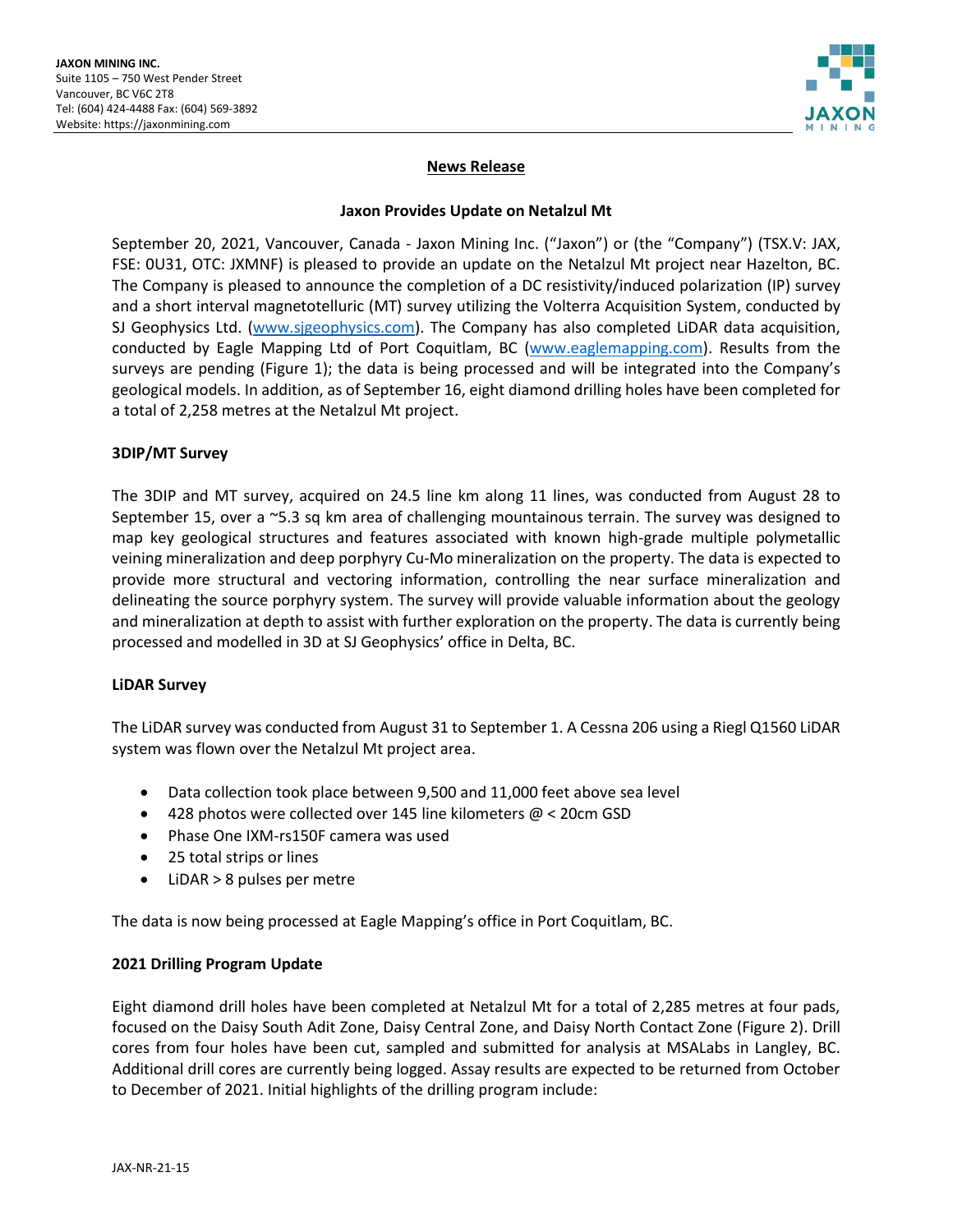- Confirmation of high-grade Ag-Cu-Au-Sb-Pb-Zn-polymetallic quartz veining mineralization at all three zones: Daisy South Adit Zone, Daisy Central Zone and Daisy North Contact Zone (Figure 2). Results from portable XRF analysis confirm the presence of tetrahedrite, chalcopyrite, stibnite, galena and sphalerite minerals (Figure 3).
- Multiple narrow disseminated sulfide porphyry monzonite dykes, measuring from several centimetres up to ten metres, have been intercepted in five of eight total holes, predominantly at the Daisy North Contact Zone and Daisy Central Zone area (Figures 2 and 4). The presence of these monzonite dykes in both drilling holes and surface outcrops indicate the existence of deep porphyry intrusion within the central-north area of the Bulkley Granite intrusion.

**Mr. John King Burns, Chairman and CEO of Jaxon Mining, commented,** *"We are pleased to have completed the 3DIP and LiDAR surveys at Netalzul Mt. The data from both surveys, once processed and integrated into our geological models, will provide more controls over the near surface mineralization and our deeper porphyry targets. Our models indicate that the swarms of monzonite dykes are associated with the centre of porphyry system which we have targeted at depth below surface."*

*"The Phase One drilling program continues but with snow already accumulating at Netalzul Mt, we will modify our program to protect our crews from the impact of the early winter weather. The slow return of assay results from the labs have also curtailed the advance of our results-driven drilling programs. Assay results are expected to be available in eight to twelve weeks. We are still on track to publish an outline of a maiden resource model for Netalzul Mt in Q1 of 2022."*



*Figure 1. 3DIP/MT survey grid (NW-SE line direction) at the Netalzul Mt project.*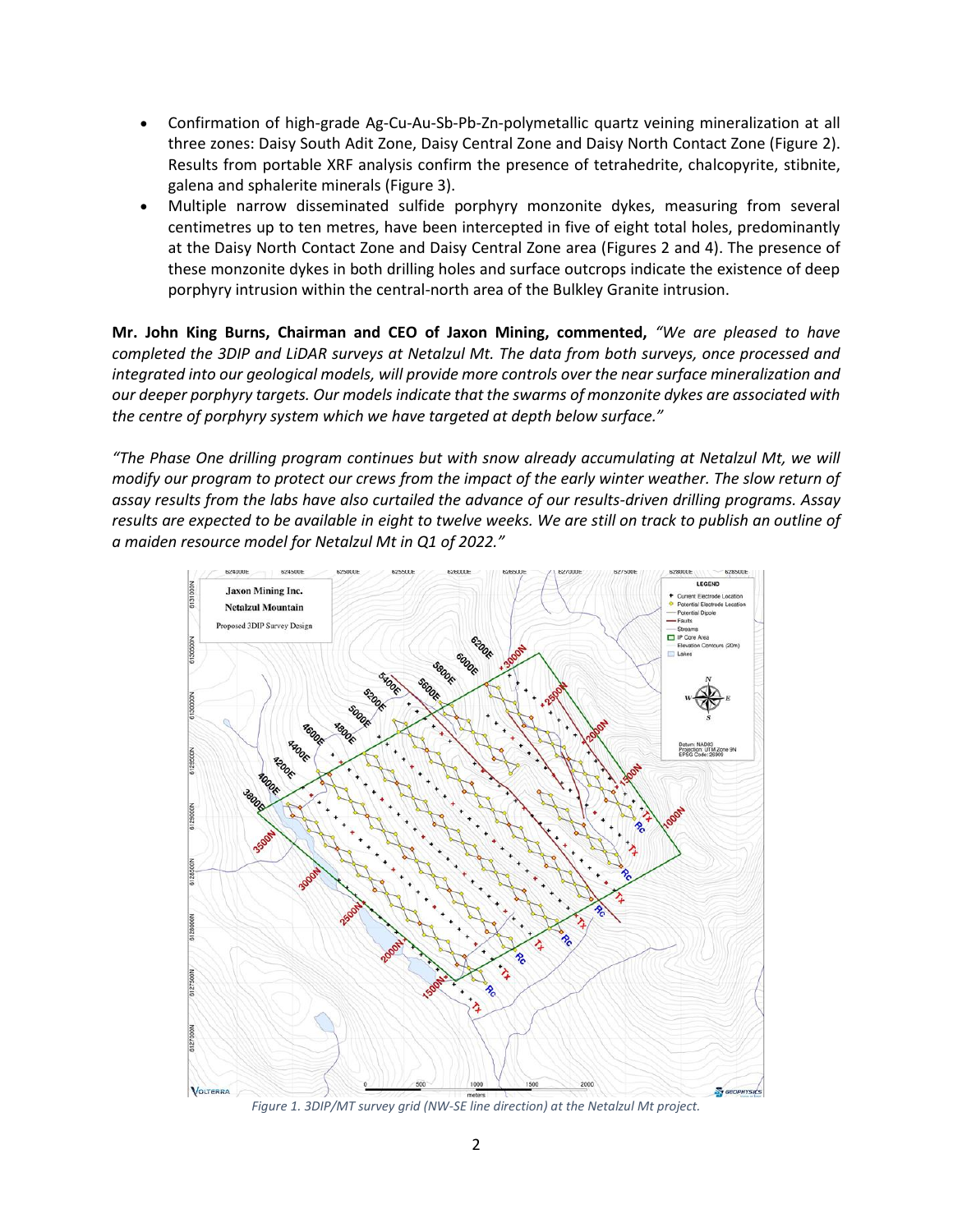

*Figure 2. Map of geology, mineralization and drill pads at the Netalzul Mt project.*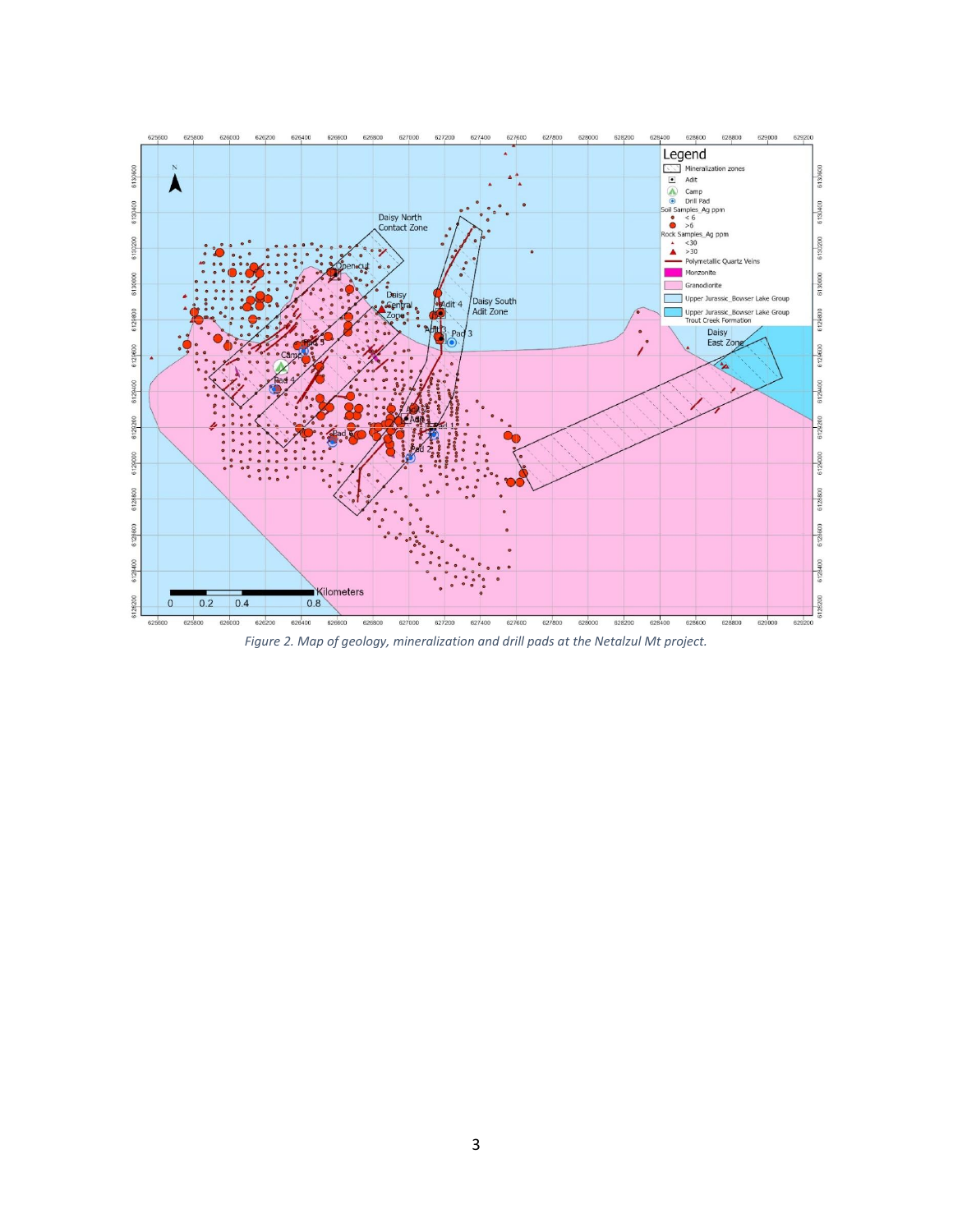

*Figure 3. Core from 105.7 m to 109.2 m at NET21-06, showing strong disseminated chalcopyrite and pyrite within monzonite porphyry dyke, quartz veins breccia and sulfide quartz veins. Three spot counts at 107.0-107.20 m returned over 752 g/t Ag, 1.8% Cu, 1.2% Zn and 0.46% Sb.*



*Figure 4. Core from 93.5 m to 100.5 m at NET21-06, showing multiple sulfide quartz vein zones and monzonite dykes; one large dyke from 98.0 m to 99.2 m showing strong disseminated and vein sulfides and silicification.*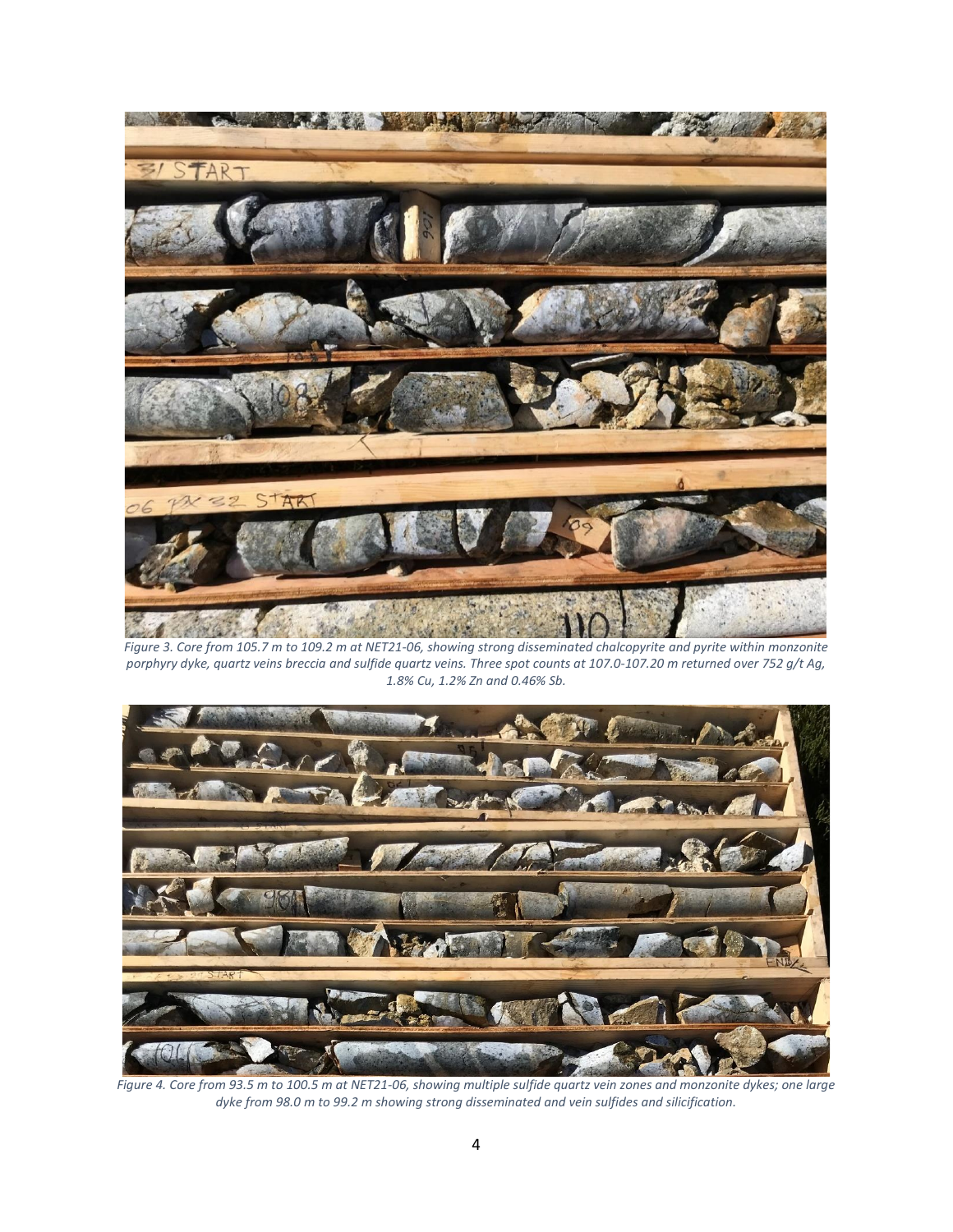# **Qualified Person**

Yingting (Tony) Guo, P.Geo., President and Chief Geologist of Jaxon Mining Inc., a Qualified Person as defined by National Instrument 43-101, has reviewed and prepared the scientific and technical information and verified the data supporting such scientific and technical information contained in this news release.

## **About SJ Geophysics Ltd.**

SJ Geophysics Ltd. provides the mineral exploration community with a full range of ground geophysical surveys, instrumentation, interpretation and consulting services. SJ Geophysics' 30 years of experience in the industry positioned the company as a leading practitioner and contributed to the development of a state-of-the-art field acquisition technology. Three key aspects define the company: Innovative technology - The Research and Development department, backed up by a diverse team of experts in computer science, hardware engineering and mathematics, works towards constantly innovating and improving the technology. Global reach - SJ Geophysics' experienced field teams have conducted surveys in over 50 countries on 6 continents from the extreme cold north of the Arctic circle to the deserts of China and central Africa, handling over 700 clients and a total of 2000 projects. Full service - Geoimaging is a concept that SJ Geophysics adopted since 2010 by which the company approaches integrated projects, customizing every variable in order to better suit the client's objectives and provide the best targeting and recommendations.

## **About Eagle Mapping Ltd.**

Eagle Mapping Ltd. has more than 30 years of Aerial Mapping experience. We have flown LiDAR from Alaska to Chile. Our clients come to us from a wide range of disciplines, from Natural Resources, to Municipal and Engineering, to Ecological and First Nations sectors. Aerial LiDAR and air photo collection and processing are our specialties. We have highly trained and skilled staff with many decades of combined experience. We own state of the art LiDAR collection equipment including the new RIEGL VQ-1560ii, VQ-780ii, LMS-Q1560 and LMS-Q780 sensors. Our in-house LiDAR analysts use cutting edge software and classification algorithms to process LiDAR data. Out of our aviation hub in Abbotsford, British Columbia, we lease several Piper Navajos and own /operate a Cessna 206. We regularly work with partners across the western hemisphere to provide aerial platforms for our LiDAR and camera sensors. Our professional staff understand the importance of delivering a quality product in a timely manner.

### **About Jaxon Mining Inc.**

Jaxon Mining is a Canadian-based exploration and development company pursuing the discoveries of commercial scale and grade Cu, Au, Ag, polymetallic projects. Jaxon focuses on overlooked and underexplored targets with deeper intervals that have not been identified or adequately explored; in areas that often have not been systematically mapped, modeled or drilled. Jaxon is currently focused on the Skeena Arch, an exceptionally orogenic and metallogenic area, in one of the most richly endowed terrains in British Columbia. The Company is drilling the Netalzul Mountain project and preparing a drilling program to test the Red Springs project on its 100% controlled Hazelton property. Hazelton hosts seven targets: Netalzul Mt, Red Springs, Max, Blunt Mt, Kispiox Mt, Rocher Deboule Mt and Mt Thoen.

### ON BEHALF OF THE BOARD OF DIRECTORS